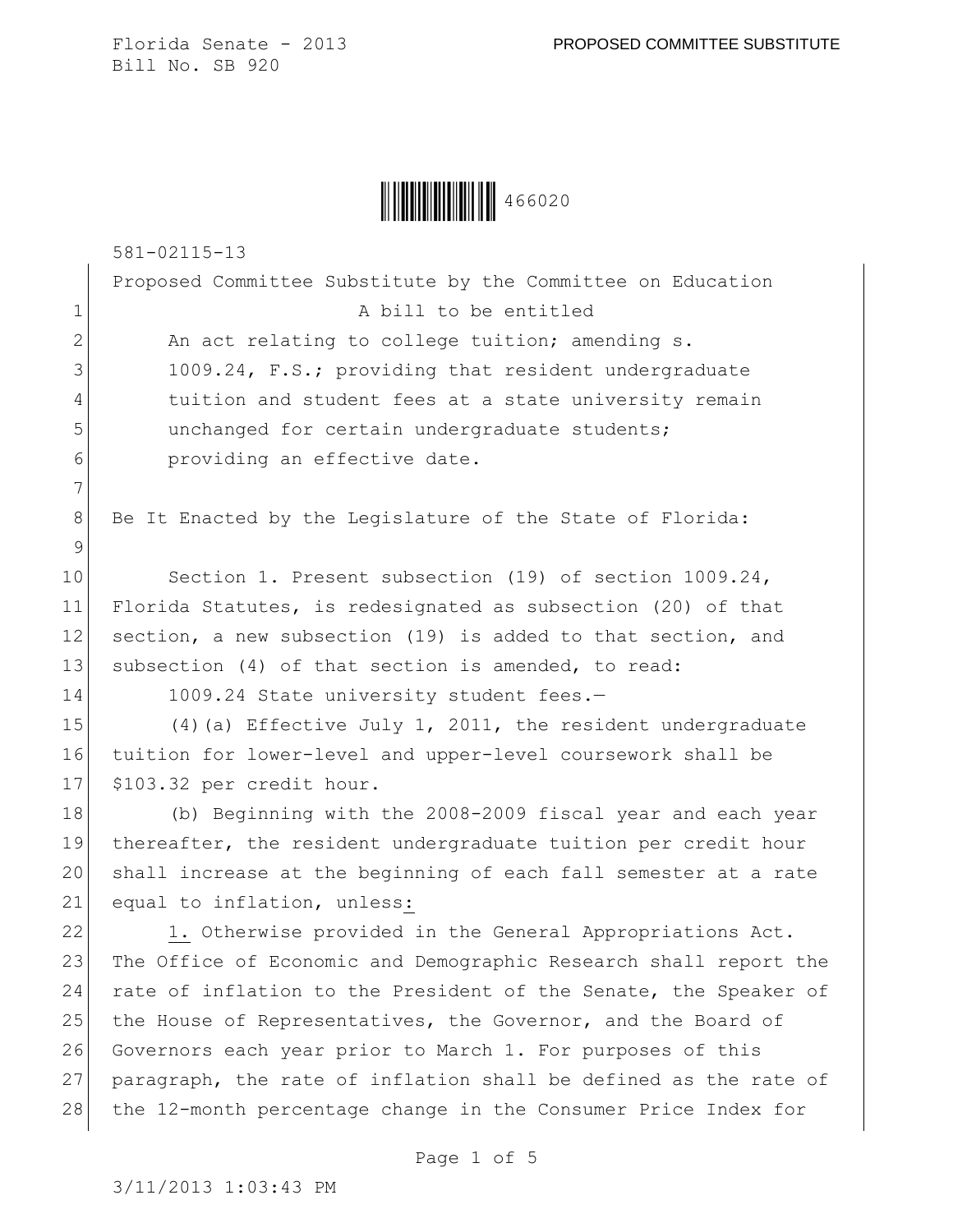|  | 466020 |
|--|--------|
|--|--------|

581-02115-13

| 29 | All Urban Consumers, U.S. City Average, All Items, or successor  |
|----|------------------------------------------------------------------|
| 30 | reports as reported by the United States Department of Labor,    |
| 31 | Bureau of Labor Statistics, or its successor for December of the |
| 32 | previous year. In the event the percentage change is negative,   |
| 33 | the resident undergraduate tuition shall remain at the same      |
| 34 | level as the prior fiscal year.                                  |
| 35 | 2. Tuition remains unchanged for 4 years as provided in          |
| 36 | this subparagraph. Beginning with the 2013-2014 academic year    |
| 37 | and each year thereafter, the resident undergraduate tuition for |
| 38 | lower-level and upper-level coursework, as provided under        |
| 39 | paragraph (a), shall remain unchanged for 4 consecutive years,   |
| 40 | beginning with the time of initial enrollment at a state         |
| 41 | university for an undergraduate student who:                     |
| 42 | a. Enrolls full time at a state university for the first         |
| 43 | time beginning the 2013 fall semester or during an academic term |
| 44 | thereafter;                                                      |
| 45 | b. Remains continuously enrolled at the state university         |
| 46 | for 4 consecutive years;                                         |
| 47 | c. Qualifies as a resident for tuition purposes pursuant to      |
| 48 | s. 1009.21; and                                                  |
| 49 | d. Completes degree requirements within 4 academic years,        |
| 50 | unless the degree requirements for an academic program exceed    |
| 51 | 120 semester hours as approved by the Board of Governors         |
| 52 | pursuant to s. 1007.25(8).                                       |
| 53 | (c) The Board of Governors, or the board's designee, may         |
| 54 | establish tuition for graduate and professional programs, and    |
| 55 | out-of-state fees for all programs. Except as otherwise provided |
| 56 | in this section, the sum of tuition and out-of-state fees        |
| 57 | assessed to nonresident students must be sufficient to offset    |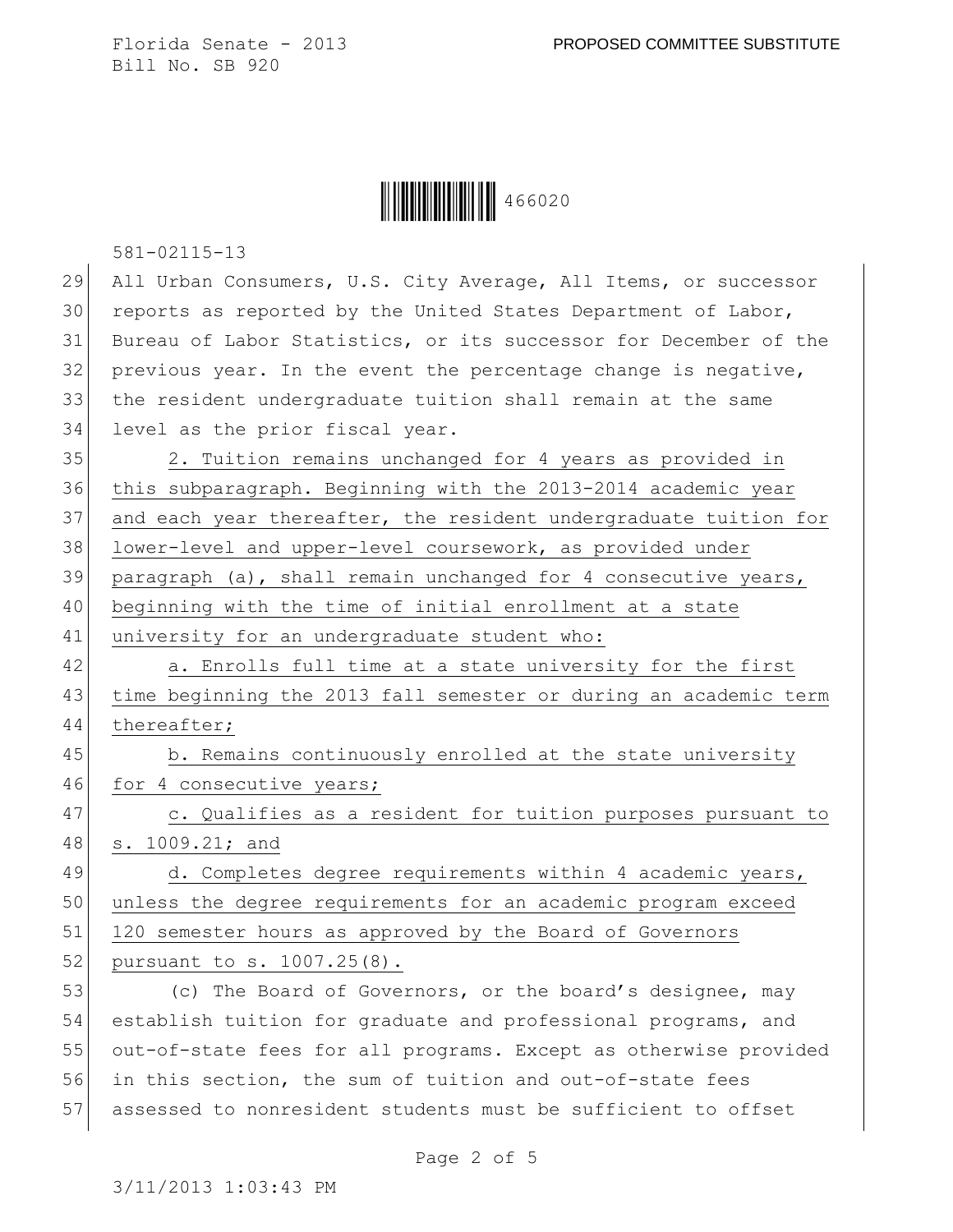**│││││││││││││││** 466020

581-02115-13

58 the full instructional cost of serving such students. However, 59 adjustments to out-of-state fees or tuition for graduate 60 programs and professional programs may not exceed 15 percent in 61 any year.

62 (d) The Board of Governors may consider and approve 63 flexible tuition policies as requested by a university board of 64 trustees in accordance with the provisions of subsection (15) 65 only to the extent such policies are in alignment with the 66 mission of the university and do not increase the state's fiscal 67 liability or obligations, including, but not limited to, any 68 fiscal liability or obligation for programs authorized under ss. 69 1009.53-1009.538 and ss. 1009.97-1009.984.

70 (e) The sum of the activity and service, health, and 71 athletic fees a student is required to pay to register for a 72 course shall not exceed 40 percent of the tuition established in 73 law or in the General Appropriations Act. No university shall be 74 required to lower any fee in effect on the effective date of 75 this act in order to comply with this subsection. Within the 40 76 percent cap, universities may not increase the aggregate sum of 77 activity and service, health, and athletic fees more than 5 78 percent per year, or the same percentage increase in tuition 79 authorized under paragraph (b), whichever is greater, unless 80 specifically authorized in law or in the General Appropriations 81 Act. A university may increase its athletic fee to defray the 82 costs associated with changing National Collegiate Athletic 83 Association divisions. Any such increase in the athletic fee may 84 exceed both the 40 percent cap and the 5 percent cap imposed by 85 this subsection. Any such increase must be approved by the 86 athletic fee committee in the process outlined in subsection

Page 3 of 5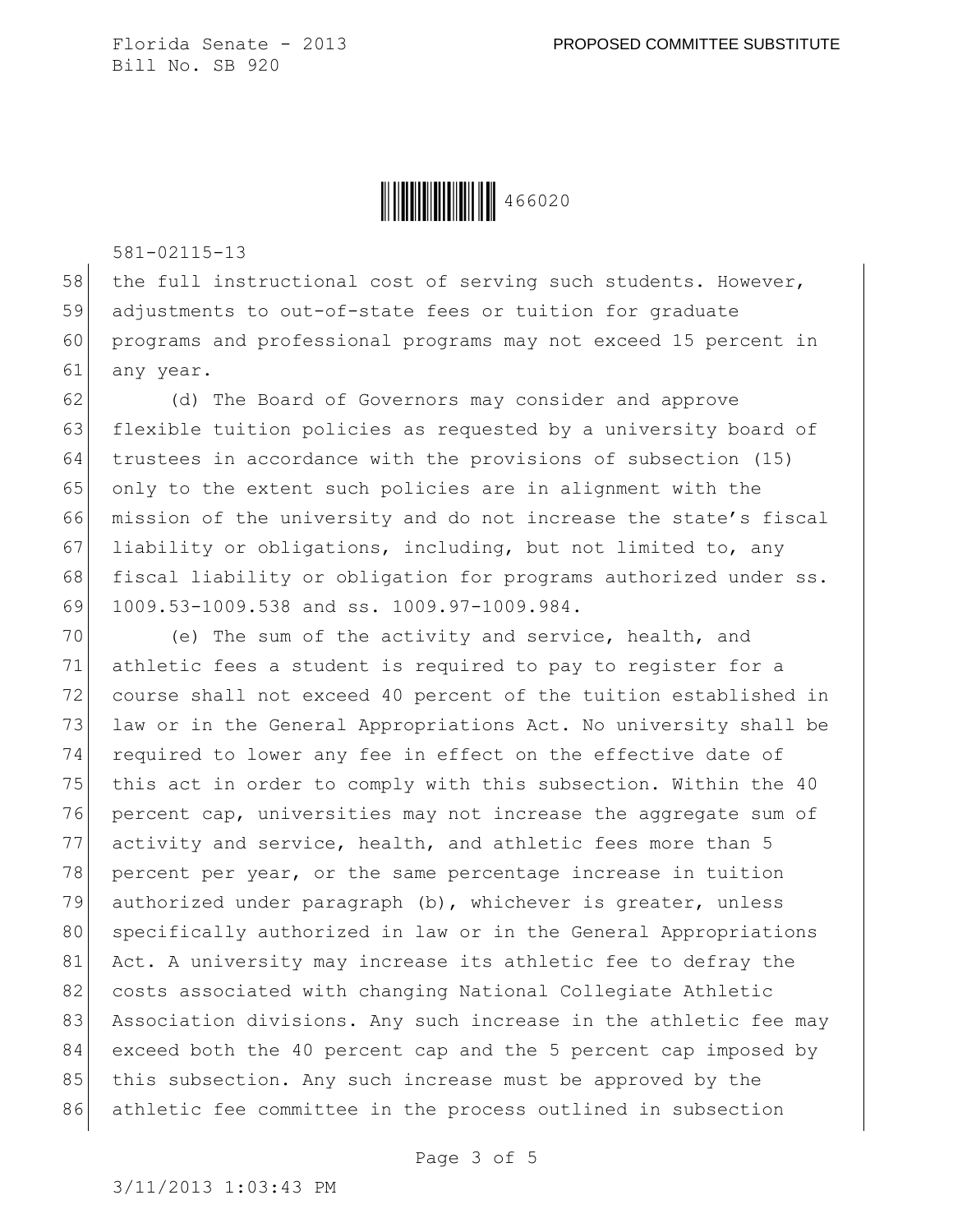**│││││││││││││││** 466020

581-02115-13

 $87$  (12) and cannot exceed \$2 per credit hour. Notwithstanding the 88 provisions of ss. 1009.534, 1009.535, and 1009.536, that portion 89 of any increase in an athletic fee pursuant to this subsection 90 that causes the sum of the activity and service, health, and 91 athletic fees to exceed the 40 percent cap or the annual 92 increase in such fees to exceed the 5 percent cap shall not be 93 included in calculating the amount a student receives for a 94 Florida Academic Scholars award, a Florida Medallion Scholars 95 award, or a Florida Gold Seal Vocational Scholars award. 96 Notwithstanding this paragraph and subject to approval by the 97 board of trustees, each state university is authorized to exceed 98 the 5-percent cap on the annual increase to the aggregate sum of 99 activity and service, health, and athletic fees for the 2010- 100 2011 fiscal year. Any such increase shall not exceed 15 percent 101 or the amount required to reach the 2009-2010 fiscal year 102 statewide average for the aggregate sum of activity and service, 103 health, and athletic fees at the main campuses, whichever is 104 greater. The aggregate sum of the activity and service, health, 105 and athletic fees shall not exceed 40 percent of tuition. Any 106 increase in the activity and service fee, health fee, or 107 athletic fee must be approved by the appropriate fee committee 108 pursuant to subsection  $(10)$ , subsection  $(11)$ , or subsection 109 (12).

 (f) This subsection does not prohibit a university from increasing or assessing optional fees related to specific activities if payment of such fees is not required as a part of 113 registration for courses.

114 (19) For a resident undergraduate student who meets the 115 requirements of subparagraph  $(4)(b)$  2., the fees may not, for 4